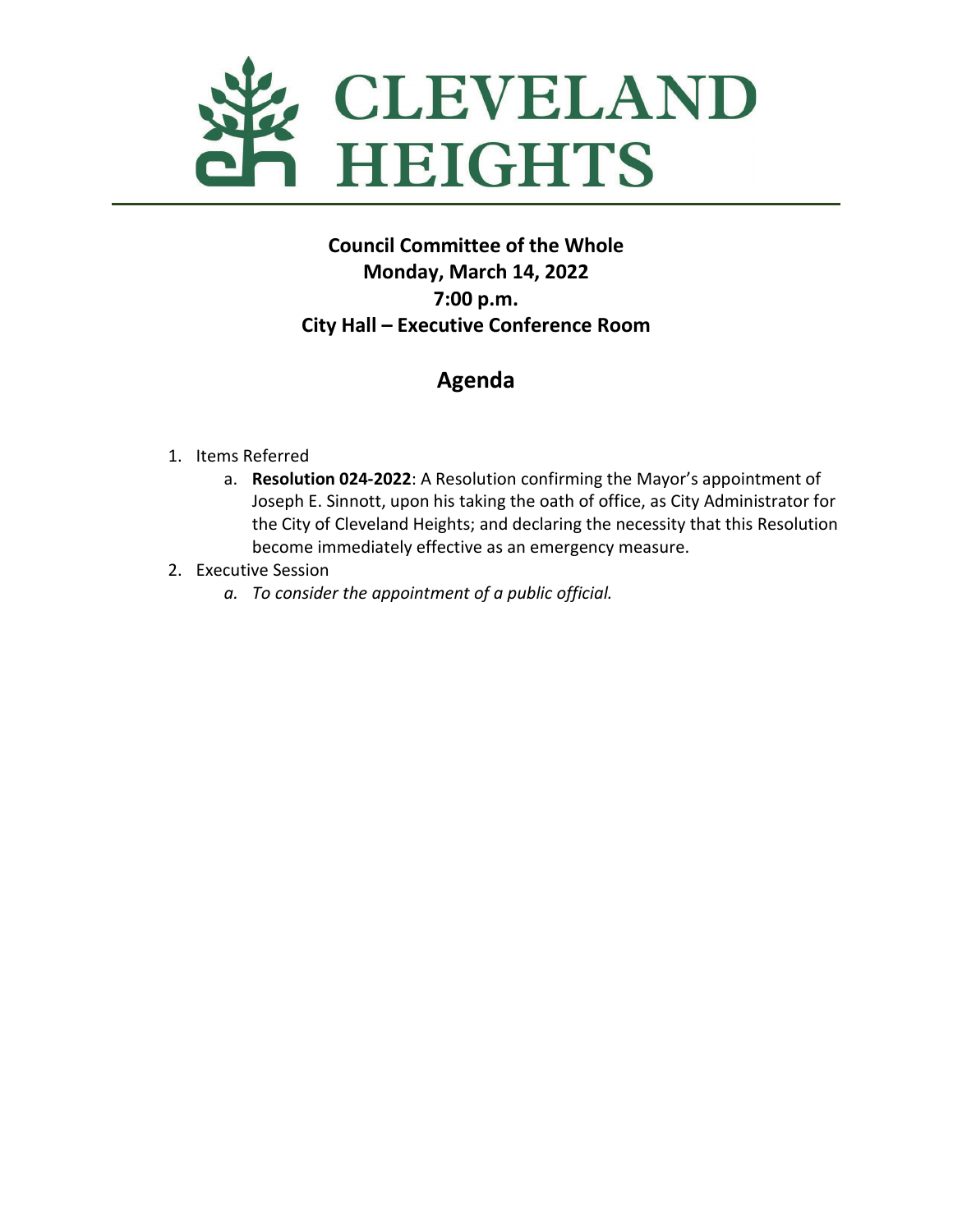

### **AGENDA (tentative) - CLEVELAND HEIGHTS CITY COUNCIL MEETING**

**Monday, March 14, 2022 Cleveland Heights City Hall Special Meeting Council Chambers Council Chambers 6:30 p.m. 40 Severance Circle Cleveland Heights, Ohio**

- **1) Meeting called to order by Council President**
- **2) Roll Call of Council Members**
- **3) Excuse absent members**
- **4) Committee Report**

#### **a.) FINANCE COMMITTEE**

**RESOLUTION NO. 29-2022 (F),** *First Reading.* A Resolution authorizing the Mayor to execute a contract with Guidehouse Inc. for consulting services related to the use of American Rescue Plan Act State and Local Fiscal Recovery Funding; and declaring the necessity that this Resolution become immediately effective as an emergency measure.

Introduced by Mayor Seren

Vote \_\_\_\_\_\_\_\_\_\_ \_\_\_\_\_\_\_\_\_\_\_\_ \_\_\_\_\_\_\_\_\_\_\_\_\_\_\_

For Against No. Reading

#### **5) Adjournment**

#### **NEXT MEETING OF COUNCIL: MONDAY, MARCH 21, 2022**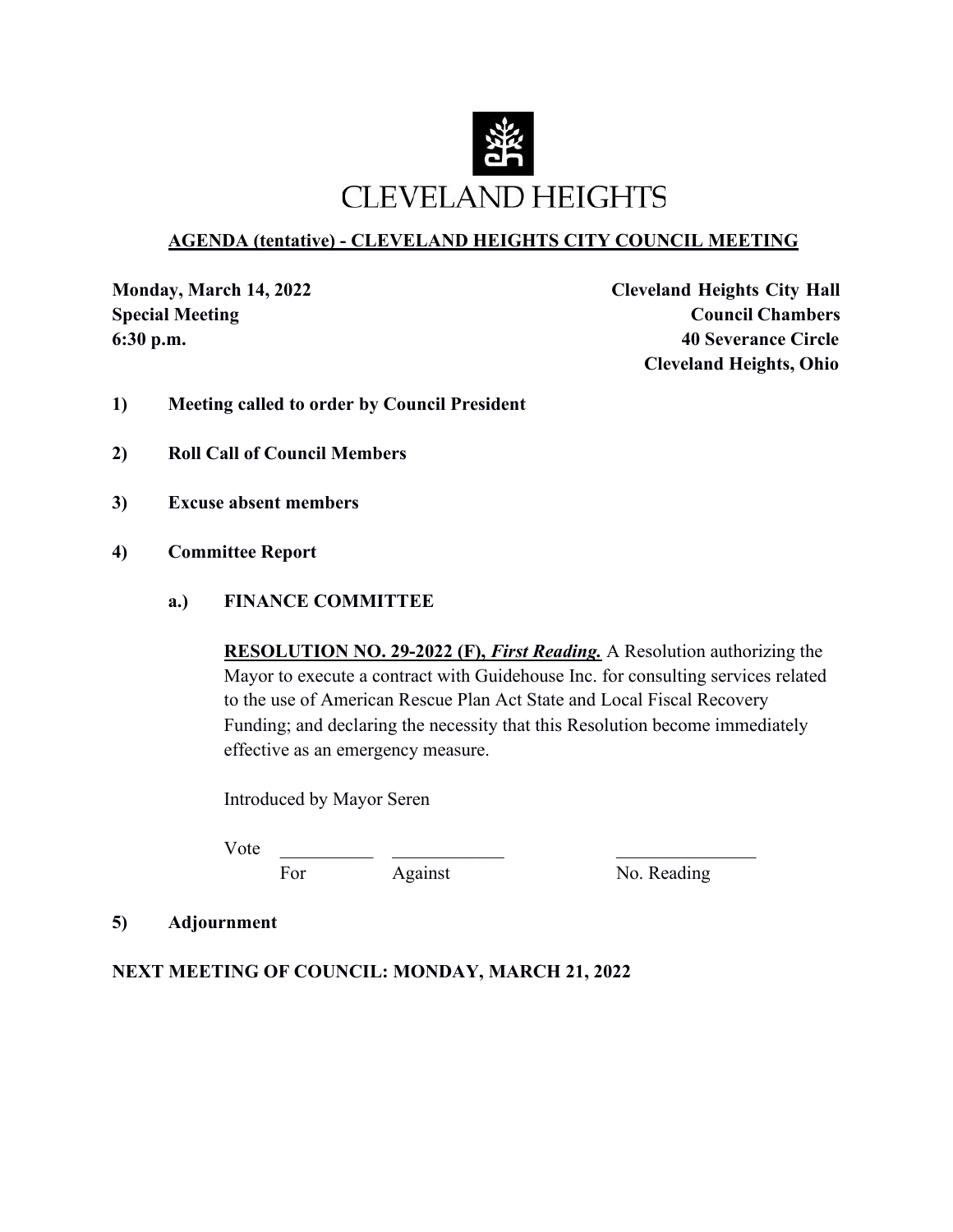#### RESOLUTION NO. 29-2022 (F), *First Reading*

By Mayor Seren

A Resolution authorizing the Mayor to execute a contract with Guidehouse Inc. for consulting services related to the use of American Rescue Plan Act State and Local Fiscal Recovery Funding; and declaring the necessity that this Resolution become immediately effective as an emergency measure.

WHEREAS, on March 11, 2021, the President of the United States, Joseph R. Biden, signed into law the American Rescue Plan Act of 2021 (hereafter "ARPA"), authorizing among other things the payment of direct subsidies to the general revenue funds of cities, counties, school districts, and other governmental entities; and

WHEREAS, the City of Cleveland Heights was awarded ARPA funding of approximately \$38.8 million, with one payment received in 2021 and the second and final payment to be made in 2022; and

WHEREAS, on May 10, 2021, the U.S. Treasury issued an Interim Final Rule to implement ARPA in Title 31, Part 35 of the Code of Federal Regulations ("CFR"), which becomes the final rule effective April 1, 2022 ("Final Rule"); and

WHEREAS, ARPA and the Final Rule provide that ARPA funds may be used for specific purposes including to respond to the public health emergency or its negative economic impacts, including assistance to households, small businesses, and nonprofits, or aid to impacted industries such as tourism, travel, and hospitality; for the provision of government services to the extent of the reduction in revenue due to the COVID–19 public health emergency relative to revenues collected in the most recent full fiscal year prior to the emergency; and to make necessary investments in water, sewer, or broadband infrastructure; and

WHEREAS, it is necessary to comply with the permissible use provisions of ARPA in designing programs utilizing ARPA funds, to properly report on the use of such funds, and to obligate and expend funds within the timeframes provided by law; and

WHEREAS, the City of Cleveland Heights wishes to utilize ARPA funds in ways that provide the maximum possible benefit to the City and its residents with regard to the effects of COVID described above, and to leverage such funds for maximum impact in accordance with the uses described above; and

WHEREAS, the City's Mayor and Finance Director have identified a need for professional consulting services to assist the City in accomplishing its goals with regard to the use of ARPA funds and to ensure all funding requirements are satisfied; and

WHEREAS, Guidehouse is a consulting firm that provides services to the public and private sectors and has particular experience in providing services to state and local governments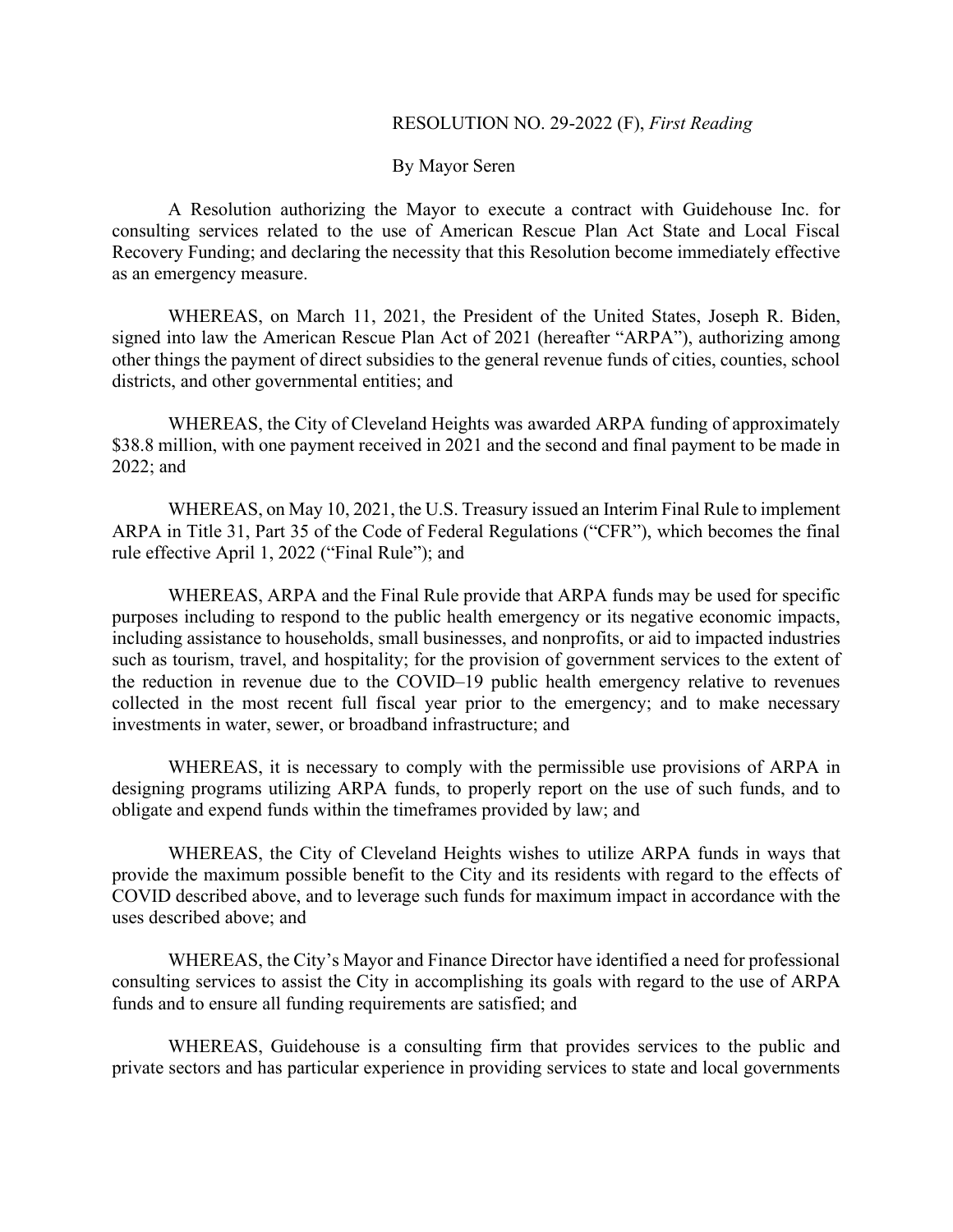in connection with ARPA State and Local Fiscal Recovery Funding and other COVID-related grant programs; and

WHEREAS, the City of Dayton, Ohio, has awarded a contract for ARPA funding consulting services to Guidehouse following a competitive bid process; and

WHEREAS, pursuant to Ohio Revised Code Section 9.48 and Section 171.02(b) of the Cleveland Heights Codified Ordinances the City may enter into a contract without competitive bidding if another political subdivision has entered into such contract pursuant to a competitive bid process and the Mayor finds that the services to be contracted can be obtained pursuant to such political subdivision contract at prices less than would be obtained by taking bids from private persons; and

WHEREAS, the Mayor has determined that the ARPA consulting services provided by Guidehouse pursuant to the contract with the City of Dayton are personal professional services that are available, upon the terms and conditions of that contract, at prices lower than would be obtained through a separate competitive bid process; and

WHEREAS, this Council wishes to authorize a contract with Guidehouse for ARPA consulting services consistent with that firm's contract with the City of Dayton, Ohio.

NOW, THEREFORE, BE IT RESOLVED by the Council of the City of Cleveland Heights, Ohio, that:

SECTION 1. The Mayor shall be and is hereby authorized to execute any and all agreements or related documents with Guidehouse Inc. in an amount not to exceed Two Hundred and Fifty Thousand Dollars (\$250,000.00), for the purpose of providing consulting services related to the City's deployment of ARPA funding including proper funds use and eligibility questions, programs design, distribution of funds to intended beneficiaries, and measurement, reporting and recordkeeping requirements, along with any related services, all as described in the proposal of Guidehouse, and substantially in accordance with a form of agreement and statement of work based upon the Guidehouse agreement with the City of Dayton, Ohio and on file with the Director of Finance.

SECTION 2. Notice of the passage of this Resolution shall be given by publishing the title and abstract of contents, prepared by the Director of Law, once in one newspaper of general circulation in the City of Cleveland Heights.

SECTION 3. It is necessary that this Resolution become immediately effective as an emergency measure for the immediate preservation of the public peace, health or safety of the City, such emergency being the need to develop programs, metrics and reporting systems for the City's use of ARPA funds at the earliest possible time given ARPA spending timeframes. Wherefore, provided it receives the affirmative vote of five (5) or more of the members elected or appointed to this Council, this Resolution shall take effect and be in force immediately upon its passage; otherwise, it shall take effect and be in force from and after the earliest time allowed by law.